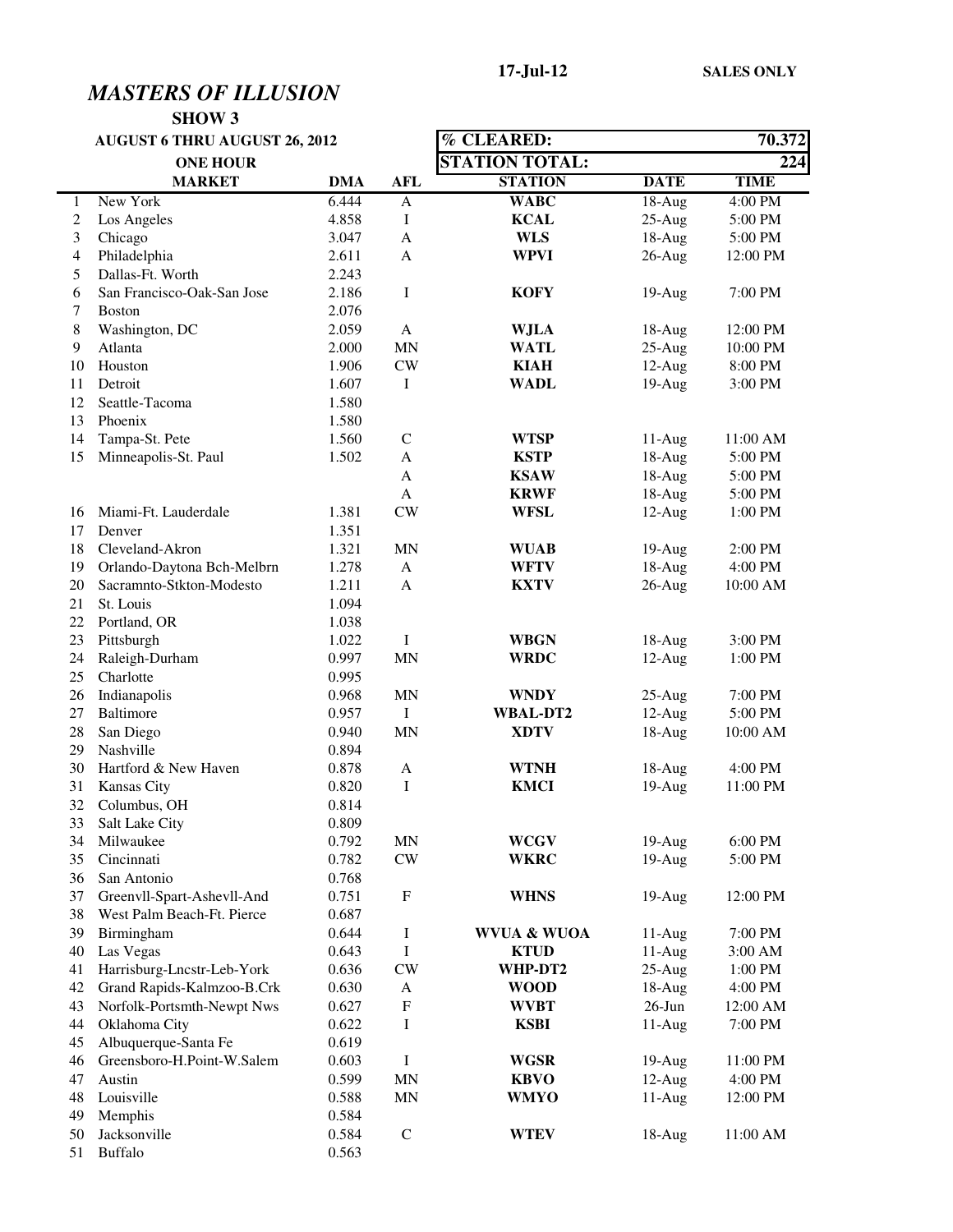|    | <b>AUGUST 6 THRU AUGUST 26, 2012</b> |            |               | <b>% CLEARED:</b>      | 70.372      |             |
|----|--------------------------------------|------------|---------------|------------------------|-------------|-------------|
|    | <b>ONE HOUR</b>                      |            |               | <b>STATION TOTAL:</b>  |             | 224         |
|    | <b>MARKET</b>                        | <b>DMA</b> | <b>AFL</b>    | <b>STATION</b>         | <b>DATE</b> | <b>TIME</b> |
| 52 | New Orleans                          | 0.561      |               |                        |             |             |
| 53 | Providence-New Bedford               | 0.541      | <b>MN</b>     | MYRI                   | $25-Aug$    | 7:00 PM     |
| 54 | Wilkes Barre-Scranton                | 0.515      | <b>MN</b>     | <b>WQMY</b>            | $12-Aug$    | 3:00 PM     |
| 55 | Fresno-Visalia                       | 0.501      | <b>MN</b>     | <b>KAIL</b>            | $19-Aug$    | 4:00 PM     |
| 56 | Little Rock-Pine Bluff               | 0.499      | $\mathbf F$   | <b>KLRT</b>            | $12-Aug$    | 10:00 AM    |
| 57 | Richmond-Petersburg                  | 0.488      |               |                        |             |             |
| 58 | Albany-Schenectady-Troy              | 0.481      | <b>MN</b>     | <b>WNYA</b>            | $11-Aug$    | 3:00 PM     |
| 59 | Tulsa                                | 0.461      |               |                        |             |             |
| 60 | Mobile-Pensacola                     | 0.460      | CW            | <b>WFNA</b>            | $18-Aug$    | 4:00 PM     |
| 61 | Knoxville                            | 0.460      |               |                        |             |             |
| 62 | Ft. Myers-Naples                     | 0.440      | A             | <b>WZVN</b>            | $18-Aug$    | 5:00 PM     |
| 63 | Dayton                               | 0.431      | $\mathbf C$   | <b>WHIO</b>            | $12-Aug$    | 12:00 PM    |
| 64 | Lexington                            | 0.426      |               |                        |             |             |
| 65 | Charleston-Huntington                | 0.406      | <b>MN</b>     | <b>WSAZ-DT2</b>        | 19-Aug      | 5:00 PM     |
| 66 | Roanoke-Lynchburg                    | 0.398      |               |                        |             |             |
| 67 | Wichita-Hutchinson Plus              | 0.397      | $\bf I$       | <b>KGPT</b>            | $11-Aug$    | 7:00 PM     |
| 68 | Flint-Saginaw-Bay City               | 0.394      | $\mathbf{A}$  | <b>WJRT</b>            | $18-Aug$    | 5:00 PM     |
| 69 | Green Bay-Appleton                   | 0.389      |               |                        |             |             |
| 70 | Tucson                               | 0.386      |               |                        |             |             |
| 71 | Honolulu                             | 0.379      | Ι             | <b>KWHE</b>            | $12-Aug$    | 5:00 PM     |
|    |                                      |            | $\rm I$       | <b>KWHM</b>            | $12-Aug$    | 5:00 PM     |
|    |                                      |            | Ι             | <b>KWHH</b>            | $12-Aug$    | 5:00 PM     |
| 72 | Des Moines-Ames                      | 0.376      |               |                        |             |             |
| 73 | Spokane                              | 0.372      |               |                        |             |             |
| 74 | Toledo                               | 0.372      | <b>MN</b>     | <b>WMNT</b>            | $12-Aug$    | 7:00 PM     |
| 75 | Springfield, MO                      | 0.369      | CW            | KCZ                    | $25-Aug$    | 1:00 PM     |
| 76 | Omaha                                | 0.362      |               |                        |             |             |
| 77 | Columbia, SC                         | 0.353      | $\mathbf F$   | <b>WACH</b>            | $12-Aug$    | 11:00 AM    |
| 78 | Portland-Auburn                      | 0.350      |               |                        |             |             |
| 79 | Rochester, NY                        | 0.348      |               |                        |             |             |
| 80 | Huntsville-Decatur                   | 0.344      |               |                        |             |             |
| 81 | Paducah-Cape Girard-Harsbg           | 0.343      | $\mathbf{A}$  | <b>WSIL</b>            | $18-Aug$    | 5:00 PM     |
| 82 | Champaign&Sprngfld-Decatur           | 0.337      | <b>MN</b>     | <b>WCIX</b>            | $19-Aug$    | 3:00 PM     |
| 83 | Shreveport                           | 0.337      | <b>MN</b>     | <b>KSHV</b>            | $11-Aug$    | 1:00 PM     |
| 84 | Syracuse                             | 0.337      |               |                        |             |             |
| 85 | Madison                              | 0.330      |               |                        |             |             |
| 86 | Chattanooga                          | 0.320      | $\mathbf F$   | <b>WDSI</b>            | $12-Aug$    | 11:00 AM    |
| 87 | Harlingen-Wslco-Brnsvl-McA           | 0.316      | $\mathbf{A}$  | <b>KRGV</b>            | 18-Aug      | 5:00 PM     |
| 88 | Waco-Temple-Bryan                    | 0.308      | C/CW          | <b>KWTX &amp; KBTX</b> | $25-Aug$    | 3:00 PM     |
| 89 | Cedar Rapids-Wtrlo-IWC&Dub           | 0.300      | A             | <b>KCRG</b>            | $18-Aug$    | 5:00 PM     |
| 90 | Colorado Springs-Pueblo              | 0.299      | $\mathbf{A}$  | <b>KRDO</b>            | 18-Aug      | 4:00 PM     |
| 91 | El Paso                              | 0.294      |               |                        |             |             |
| 92 | Savannah                             | 0.292      | F             | <b>WTSG</b>            | $12-Aug$    | 3:00 PM     |
| 93 | Jackson, MS                          | 0.292      |               |                        |             |             |
| 94 | <b>Baton Rouge</b>                   | 0.290      | $\bf{I}$      | <b>WBTR</b>            | $28-Aug$    | 8:00 PM     |
|    |                                      |            | $\mathrm{CW}$ | <b>KWBJ</b>            | $11-Aug$    | 7:00 PM     |
| 95 | Burlington-Plattsburgh               | 0.282      |               |                        |             |             |
| 96 | Tri-Cities, TN-VA                    | 0.282      | <b>MN</b>     | <b>WAPK</b>            | $12-Aug$    | 5:00 PM     |
| 97 | South Bend-Elkhart                   | 0.281      | <b>MN</b>     | <b>WSBT-DT</b>         | $12-Aug$    | 1:00 PM     |
| 98 | Charleston, SC                       | 0.271      |               |                        |             |             |
| 99 | Greenville-N.Bern-Washngtn           | 0.268      |               |                        |             |             |
|    | 100 Davenport-R.Island-Moline        | 0.268      |               |                        |             |             |
|    | 101 Ft. Smith-Fay-Sprngdl-Rgrs       | 0.263      |               |                        |             |             |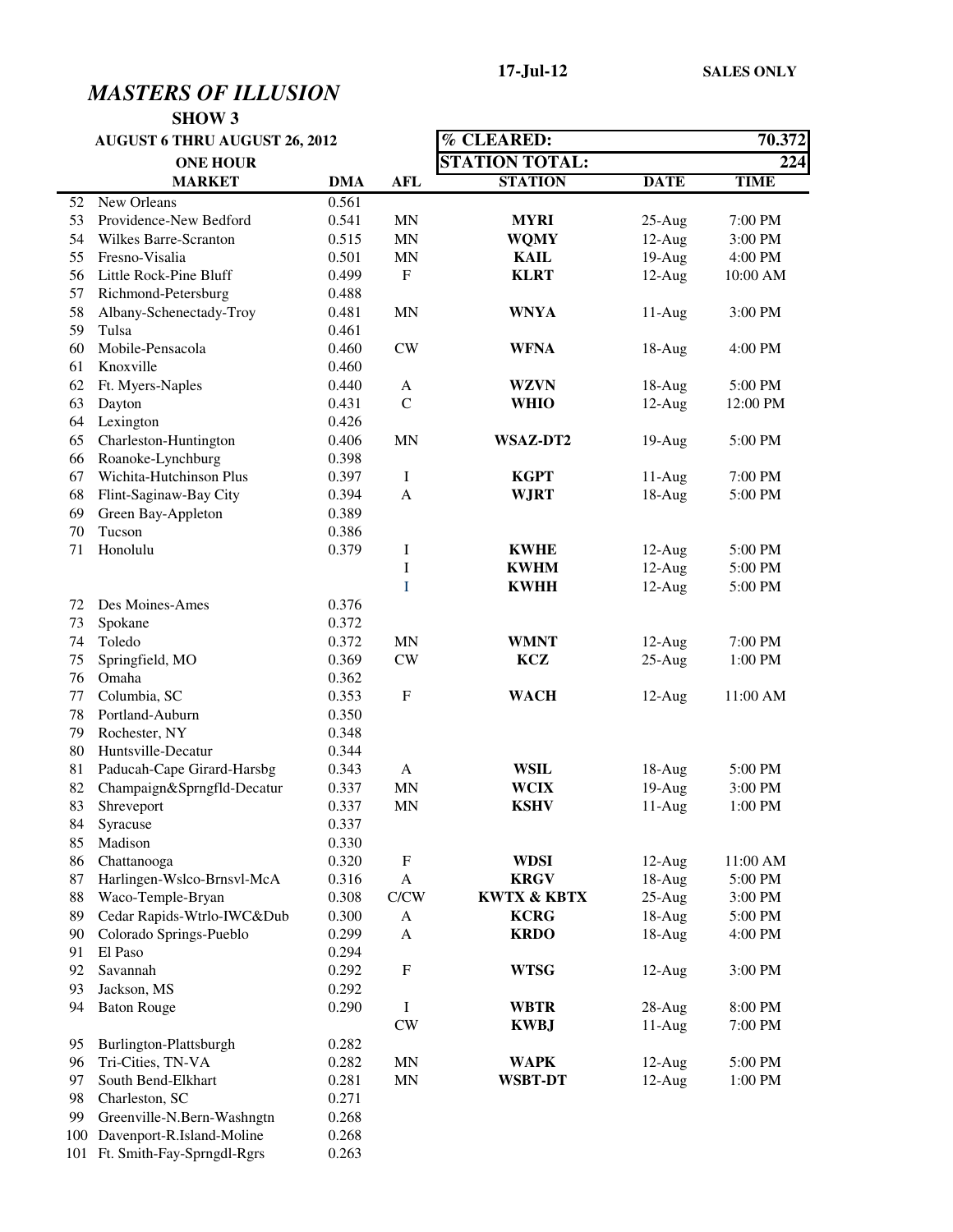| <b>AUGUST 6 THRU AUGUST 26, 2012</b> |                                |            |                           | % CLEARED:            | 70.372      |             |
|--------------------------------------|--------------------------------|------------|---------------------------|-----------------------|-------------|-------------|
|                                      | <b>ONE HOUR</b>                |            |                           | <b>STATION TOTAL:</b> |             | 224         |
|                                      | <b>MARKET</b>                  | <b>DMA</b> | <b>AFL</b>                | <b>STATION</b>        | <b>DATE</b> | <b>TIME</b> |
|                                      | 102 Johnstown-Altoona          | 0.257      |                           |                       |             |             |
|                                      | 103 Myrtle Beach-Florence      | 0.252      | <b>CW</b>                 | <b>WWMB</b>           | $25-Aug$    | 3:00 PM     |
|                                      | 104 Evansville                 | 0.251      | F                         | WEVV-DT2              | $12-Aug$    | 10:00 AM    |
|                                      |                                |            | I                         | <b>WJTS</b>           | 14-Aug      | 8:00 PM     |
|                                      | 105 Lincoln & Hastings-Krny    | 0.244      | N                         | <b>KHAS</b>           | $26$ -Aug   | 1:00 AM     |
|                                      | 106 Tallahassee-Thomasville    | 0.238      | F                         | <b>WTLH</b>           | $19-Aug$    | 10:00 AM    |
| 107                                  | Tyler-Longview                 | 0.237      | MN                        | <b>KLPN</b>           | $11-Aug$    | 6:00 PM     |
|                                      | 108 Reno                       | 0.236      | A                         | <b>KOLO</b>           | $18-Aug$    | 4:00 PM     |
|                                      | 109 Ft. Wayne                  | 0.234      | $\boldsymbol{\mathrm{F}}$ | <b>WFFT</b>           | $12-Aug$    | 11:00 AM    |
|                                      | 110 Youngstown                 | 0.230      | $\mathbf{F}$              | <b>WYFX</b>           | $12-Aug$    | 11:00 AM    |
|                                      | 111 Augusta                    | 0.229      |                           |                       |             |             |
|                                      | 112 Boise                      | 0.228      |                           |                       |             |             |
|                                      | 113 Sioux Falls                | 0.228      | Ι                         | <b>KCPO</b>           | $11-Aug$    | 8:00 PM     |
| 114                                  | Springfield-Holyoke            | 0.224      |                           |                       |             |             |
|                                      | 115 Lansing                    | 0.221      | <b>MN</b>                 | <b>WHTV</b>           | $12-Aug$    | $1:00$ PM   |
|                                      | 116 Peoria-Bloomington         | 0.216      | <b>MN</b>                 | <b>WAOE</b>           | $12-Aug$    | 1:00 PM     |
|                                      | 117 Montgomery-Selma           | 0.215      |                           |                       |             |             |
|                                      | 118 Fargo-Valley City          | 0.214      | I                         | <b>KCPM</b>           | $11-Aug$    | 8:00 PM     |
|                                      | 119 Macon                      | 0.214      | $\mathbf I$               | <b>WPGA</b>           | $25-Aug$    | 12:00 PM    |
|                                      | 120 Traverse City-Cadillac     | 0.213      |                           |                       |             |             |
|                                      | 121 Eugene                     | 0.210      | $\rm F$                   | <b>KLSR</b>           | $12$ -Aug   | 10:00 AM    |
|                                      | 122 SantaBarbra-SanMar-SanLuOb | 0.201      |                           |                       |             |             |
|                                      | 123 Yakima-Pasco-Rchlnd-Knnwck | 0.201      |                           |                       |             |             |
|                                      | 124 Lafayette, LA              | 0.200      | A                         | <b>KATC</b>           | $18-Aug$    | 4:00 PM     |
|                                      | 125 Monterey-Salinas           | 0.195      |                           |                       |             |             |
|                                      | 126 Bakersfield                | 0.194      | <b>MN</b>                 | <b>KUVI</b>           | $25-Aug$    | 3:00 PM     |
|                                      | 127 Columbus, GA               | 0.188      |                           |                       |             |             |
|                                      | 128 La Crosse-Eau Claire       | 0.186      | Ι                         | <b>KQEG</b>           | $19-Aug$    | 4:00 PM     |
|                                      | 129 Corpus Christi             | 0.178      | <b>MN</b>                 | <b>KTOV</b>           | $12-Aug$    | 3:00 PM     |
|                                      | 130 Amarillo                   | 0.171      |                           |                       |             |             |
|                                      | 131 Chico-Redding              | 0.170      |                           |                       |             |             |
|                                      | 132 Wilmington                 | 0.166      | A                         | <b>WWAY</b>           | $18-Aug$    | 4:00 PM     |
|                                      | 133 Columbus-Tupelo-West Point | 0.166      |                           |                       |             |             |
|                                      | 134 Rockford                   | 0.161      | A                         | <b>WTVO</b>           | $18-Aug$    | 4:00 PM     |
|                                      | 135 Wausau-Rhinelander         | 0.158      |                           |                       |             |             |
|                                      | 136 Topeka                     | 0.155      | F                         | <b>KTMJ</b>           | $12-Aug$    | 11:00 AM    |
|                                      | 137 Monroe-El Dorado           | 0.155      |                           |                       |             |             |
|                                      | 138 Columbia-Jefferson City    | 0.154      | $\mathsf{C}$              | <b>KCRG</b>           | $26$ -Aug   | 12:00 PM    |
|                                      | 139 Duluth-Superior            | 0.152      |                           |                       |             |             |
|                                      | 140 Medford-Klamath Falls      | 0.149      | MN                        | <b>KFBI</b>           | $12-Aug$    | 3:00 PM     |
|                                      | 141 Beaumont-Port Arthur       | 0.146      |                           |                       |             |             |
|                                      | 142 Wichita Falls & Lawton     | 0.140      | A                         | <b>KSWO</b>           | $18-Aug$    | 4:00 PM     |
|                                      | 143 Lubbock                    | 0.140      |                           |                       |             |             |
|                                      | 144 Salisbury                  | 0.139      |                           |                       |             |             |
|                                      | 145 Palm Springs               | 0.138      |                           |                       |             |             |
|                                      | 146 Erie                       | 0.138      | A                         | <b>WJET</b>           | $18-Aug$    | 3:00 PM     |
|                                      | 147 Sioux City                 | 0.137      |                           |                       |             |             |
|                                      | 148 Anchorage                  | 0.136      |                           |                       |             |             |
|                                      | 149 Joplin-Pittsburg           | 0.134      |                           |                       |             |             |
|                                      | 150 Albany, GA                 | 0.132      |                           |                       |             |             |
|                                      | 151 Odessa-Midland             | 0.127      | F                         | <b>KPEJ</b>           | $19-Aug$    | 12:00 PM    |
|                                      | 152 Minot-Bismarck-Dickinson   | 0.127      |                           |                       |             |             |
|                                      | 153 Rochestr-Mason City-Austin | 0.127      | $\mathbf F$               | <b>KXLT</b>           | 11-Aug      | 2:00 AM     |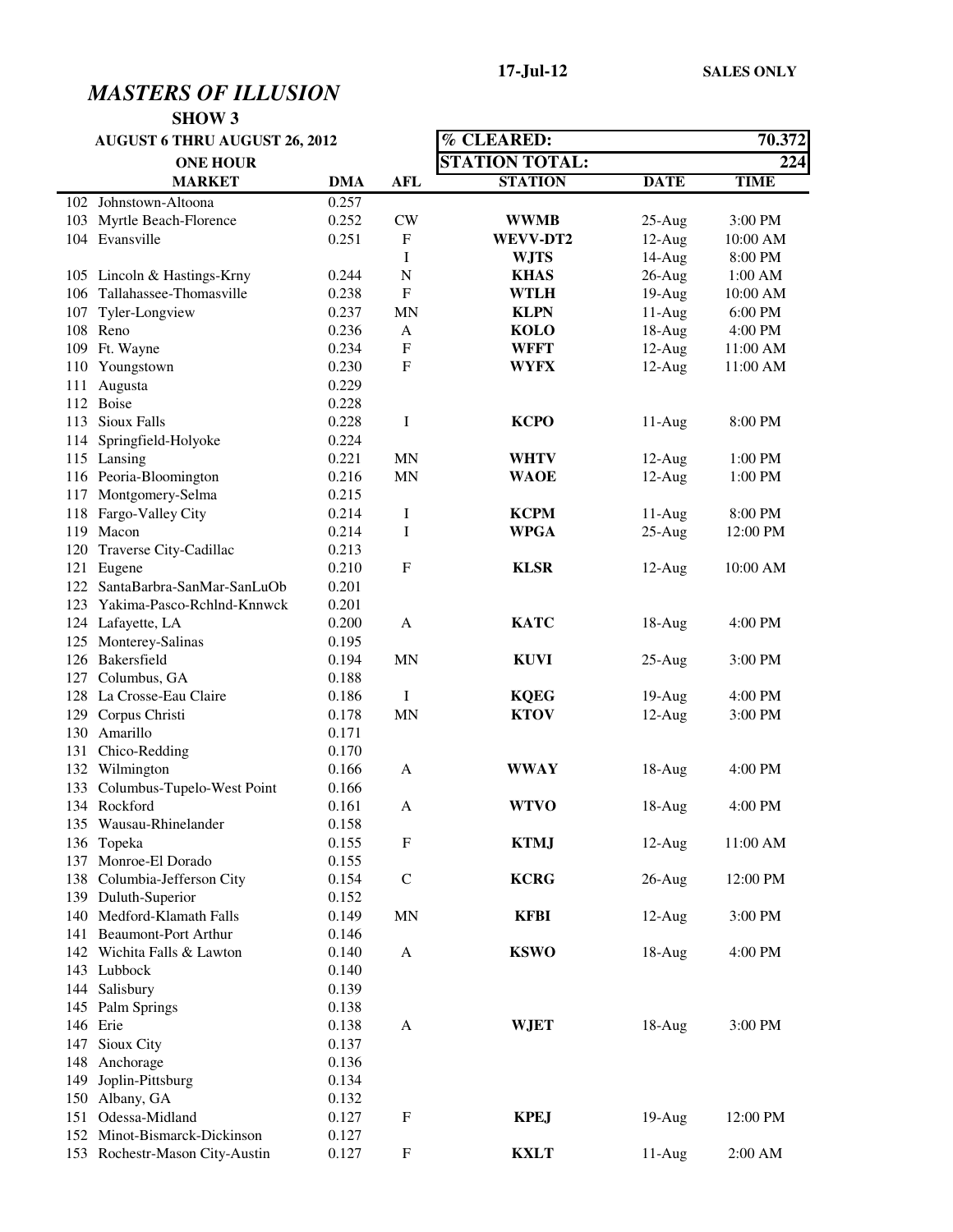| <b>AUGUST 6 THRU AUGUST 26, 2012</b> |                                |            |                           | % CLEARED:            |             | 70.372      |
|--------------------------------------|--------------------------------|------------|---------------------------|-----------------------|-------------|-------------|
|                                      | <b>ONE HOUR</b>                |            |                           | <b>STATION TOTAL:</b> |             | 224         |
|                                      | <b>MARKET</b>                  | <b>DMA</b> | <b>AFL</b>                | <b>STATION</b>        | <b>DATE</b> | <b>TIME</b> |
|                                      | 154 Terre Haute                | 0.125      |                           |                       |             |             |
|                                      | 155 Bangor                     | 0.123      |                           |                       |             |             |
|                                      | 156 Bluefield-Beckley-Oak Hill | 0.120      |                           |                       |             |             |
|                                      | 157 Binghamton                 | 0.119      |                           |                       |             |             |
|                                      | 158 Wheeling-Steubenville      | 0.116      |                           |                       |             |             |
|                                      | 159 Panama City                | 0.115      |                           |                       |             |             |
|                                      | 160 Idaho Falls-Pocatello      | 0.112      |                           |                       |             |             |
| 161                                  | Sherman-Ada                    | 0.112      |                           |                       |             |             |
|                                      | 162 Biloxi-Gulfport            | 0.112      |                           |                       |             |             |
|                                      | 163 Gainesville                | 0.109      |                           |                       |             |             |
|                                      | 164 Abilene-Sweetwater         | 0.101      |                           |                       |             |             |
|                                      | 165 Missoula                   | 0.100      | F                         | <b>KTMF-DT2</b>       | $18-Aug$    | 4:00 PM     |
|                                      | 166 Yuma-El Centro             | 0.098      | F                         | <b>KECY</b>           | $19-Aug$    | 11:00 AM    |
| 167                                  | Hattiesburg-Laurel             | 0.097      |                           |                       |             |             |
| 168                                  | <b>Billings</b>                | 0.096      | N                         | <b>KULR</b>           | $26$ -Aug   | 10:00 AM    |
|                                      | 169 Dothan                     | 0.095      | CW                        | <b>GTVY</b>           | $11-Aug$    | 5:00 PM     |
| 170                                  | Clarksburg-Weston              | 0.095      |                           |                       |             |             |
| 171                                  | Quincy-Hannibal-Keokuk         | 0.091      |                           |                       |             |             |
|                                      | 172 Utica                      | 0.091      |                           |                       |             |             |
|                                      | 173 Rapid City                 | 0.087      | A                         | <b>KOTA</b>           | $26$ -Aug   | 5:00 PM     |
|                                      |                                |            | A                         | <b>KSGW</b>           | $26$ -Aug   | 5:00 PM     |
|                                      |                                |            | A                         | <b>KSHD</b>           | $26$ -Aug   | 5:00 PM     |
|                                      |                                |            | A                         | <b>KDUH</b>           | $26$ -Aug   | 5:00 PM     |
|                                      |                                |            | I                         | <b>KCPL</b>           | $11-Aug$    | 8:00 PM     |
|                                      | 174 Elmira                     | 0.084      |                           |                       |             |             |
|                                      | 175 Lake Charles               | 0.083      |                           |                       |             |             |
|                                      | 176 Jackson, TN                | 0.083      |                           |                       |             |             |
|                                      | 177 Watertown                  | 0.081      |                           |                       |             |             |
|                                      | 178 Harrisonburg               | 0.080      |                           |                       |             |             |
| 179                                  | Alexandria, LA                 | 0.079      |                           |                       |             |             |
| 180                                  | Marquette                      | 0.074      |                           |                       |             |             |
|                                      | 181 Jonesboro                  | 0.071      |                           |                       |             |             |
|                                      | 182 Bowling Green              | 0.070      | A                         | WBKO                  | $19-Aug$    | 10:00 AM    |
|                                      | 183 Charlottesville            | 0.065      |                           |                       |             |             |
|                                      | 184 Grand Junction-Montrose    | 0.064      | A                         | <b>KJCT</b>           | 18-Aug      | 3:00 PM     |
|                                      | 185 Laredo                     | 0.063      |                           |                       |             |             |
|                                      | 186 Meridian                   | 0.061      |                           |                       |             |             |
|                                      | 187 Greenwood-Greenville       | 0.059      |                           |                       |             |             |
|                                      | 188 Lafayette, IN              | 0.059      |                           |                       |             |             |
|                                      | 189 Butte-Bozeman              | 0.058      | F                         | KWYB-DT2              | $18-Aug$    | 4:00 PM     |
|                                      | 190 Great Falls                | 0.058      | $\boldsymbol{\mathrm{F}}$ | <b>KFBB-DT2</b>       | $18-Aug$    | 4:00 PM     |
|                                      | 191 Twin Falls                 | 0.057      |                           |                       |             |             |
|                                      | 192 Parkersburg                | 0.055      |                           |                       |             |             |
|                                      | 193 Bend, OR                   | 0.055      |                           |                       |             |             |
|                                      | 194 Eureka                     | 0.053      |                           |                       |             |             |
|                                      | 195 Cheyenne-Scottsbluff       | 0.049      |                           |                       |             |             |
|                                      | 196 Casper-Riverton            | 0.049      |                           |                       |             |             |
|                                      | 197 San Angelo                 | 0.048      |                           |                       |             |             |
|                                      | 198 Mankato                    | 0.047      |                           |                       |             |             |
|                                      | 199 Ottumwa-Kirksville         | 0.042      |                           |                       |             |             |
|                                      | 200 St. Joseph                 | 0.041      |                           |                       |             |             |
|                                      | 201 Lima                       | 0.034      |                           |                       |             |             |
|                                      | 202 Fairbanks                  | 0.032      |                           |                       |             |             |